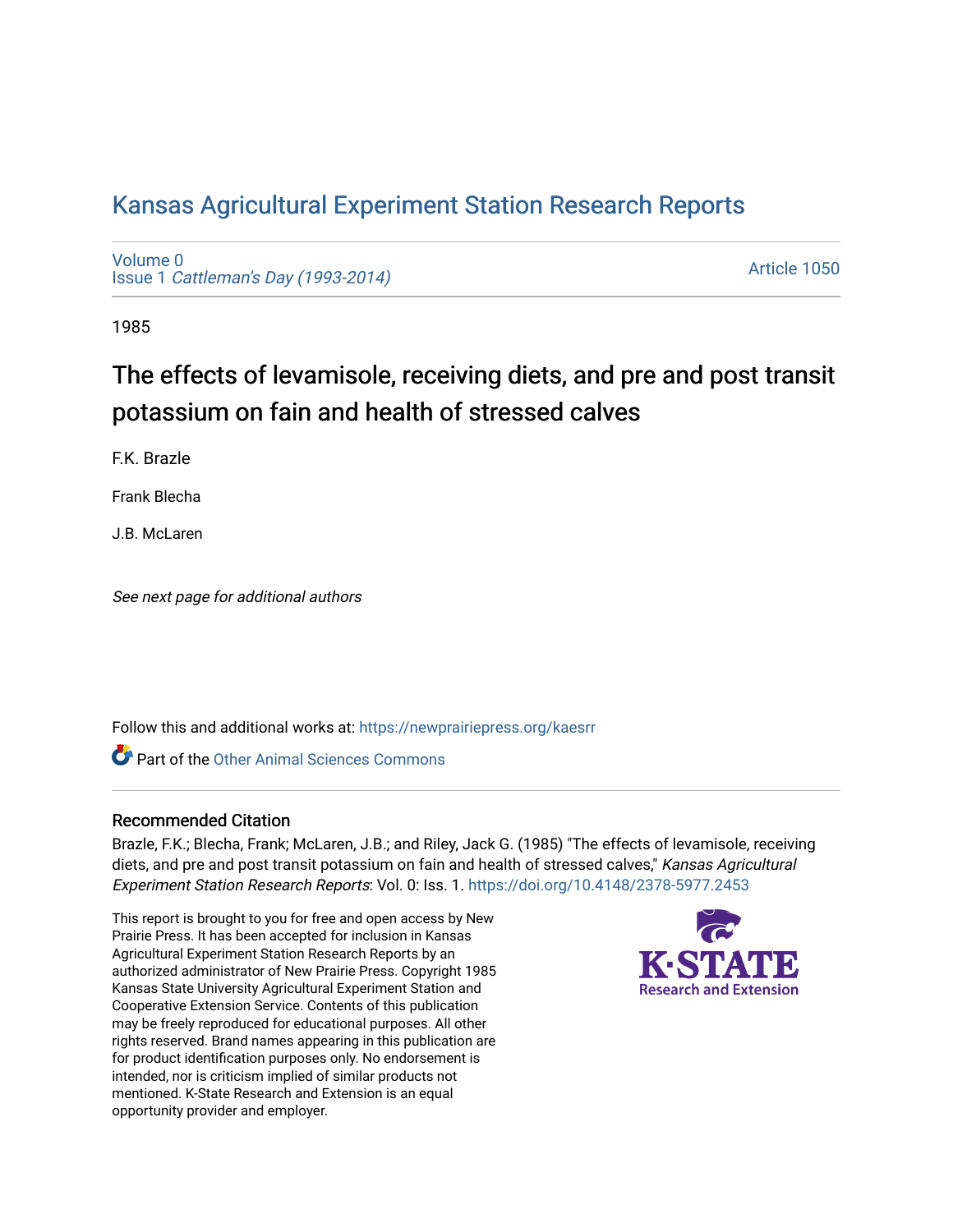# The effects of levamisole, receiving diets, and pre and post transit potassium on fain and health of stressed calves

# **Abstract**

We purchased 264 calves (125 bulls and 139 steers) in Tennessee and transported them to Kansas to evaluate the effects of levamisole injections and potassium supplementation, before and after transit, and feedlot receiving rations on performance and health of stressed calves. The calves were held for 48 to 96 hours in the order-buyer barn, fed either a 1.1% or 1.5% potassium (K) ration, transported for 24 hours, and fed either a 40% concentrate or hay-plus protein-supplement receiving diet fortified with either 1.1 or 1.7% K for 28 days. They were met in Kansas with 16 hr of cold driving rain, followed by severe cold temperatures, so stress was extreme. Subsequently, the calves grazed native pasture for 60 days. Levamisole reduced (P<.10) feedlot mortality. Bulls were castrated upon arrival and levamisole reduced mortality in castrated bull calves more than in steer calves (P<.05). Levamisole tended to increase IBR antibody titers and enhance change in BVD titers. Mortality was 12.3% in calves fed the 40% concentrate diet and 8.5% in those fed hay and protein supplement. More (P<.10) medical treatments per calf were required in the concentrate-fed calves than in the hay-fed calves. Due to the extreme-stress conditions during the first week in the feedlot, the calves required most of the 28-day receiving period to recover purchase weight and gains were similar (P>.05) in all groups. Fewer of the calves fed the 1.5% K pretransit diet died during the first 3 days in the feedlot than of those fed the control diet, but the posttransit K (1.7% K) diet resulted in a trend toward higher mortality during the receiving period.

# Keywords

Cattlemen's Day, 1985; Kansas Agricultural Experiment Station contribution; no. 85-319-S; Report of progress (Kansas State University. Agricultural Experiment Station and Cooperative Extension Service); 470; Beef; Levamisole; Diets; Potassium; Gain; Health

## Creative Commons License



This work is licensed under a [Creative Commons Attribution 4.0 License](https://creativecommons.org/licenses/by/4.0/).

## Authors

F.K. Brazle, Frank Blecha, J.B. McLaren, and Jack G. Riley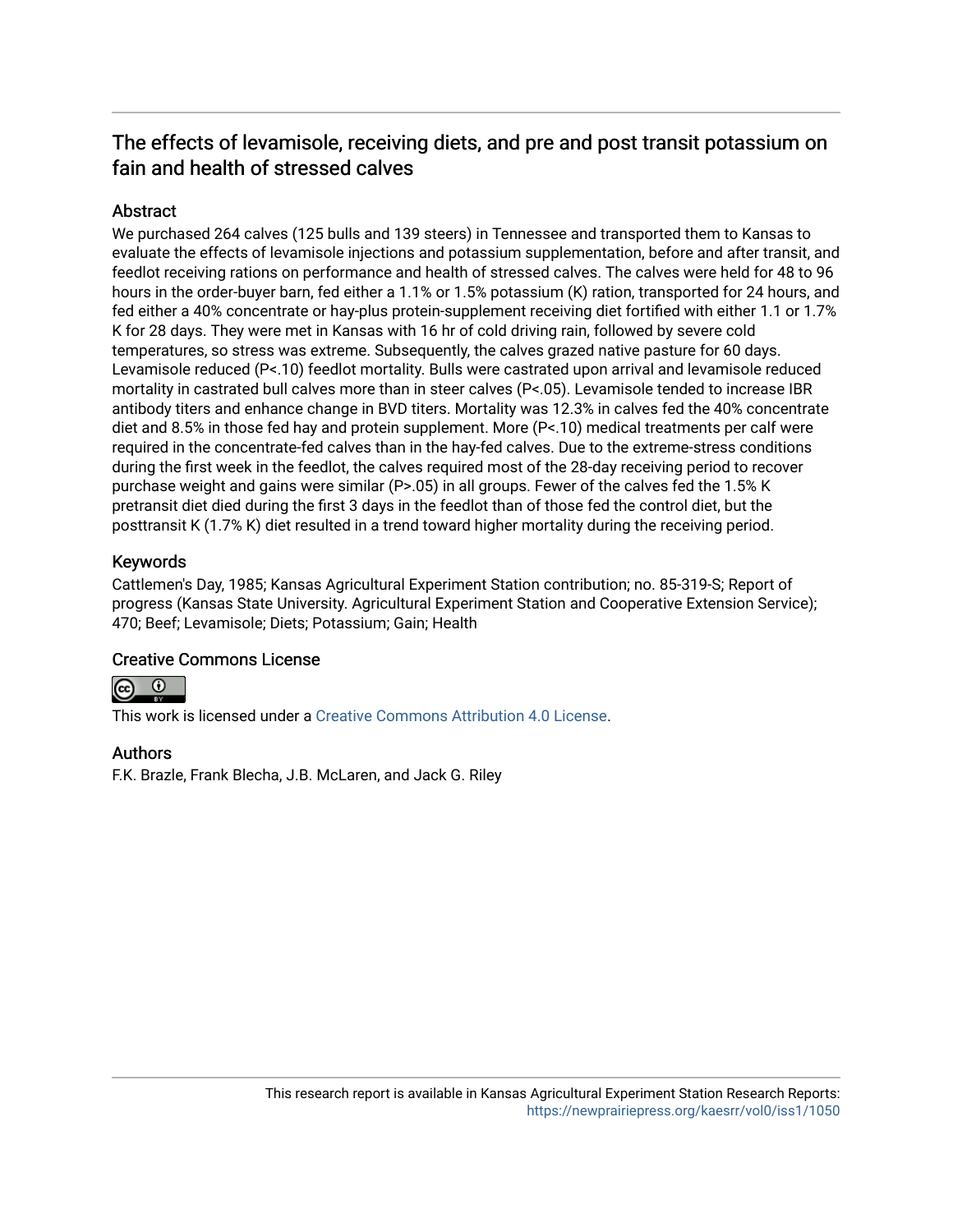

#### Summary

We purchased 264 calves (125 bulls and 139 steers) in Tennessee and transported them to Kansas to evaluate the effects of levamisole injections and potassium supplementation, before and after transit, and feedlot receiving rations on performance and health of stressed calves. The calves were held for 48 to 96 hours in the order-buyer barn, fed either a  $1.1\%$  or  $1.5\%$  potassium (K) ration, transported for 24 hours, and fed either a 40% concentrate or hay-plus proteinsupplement receiving diet fortified with either 1.1 or 1.7% K for 28 days. They were met in Kansas with 16 hr of cold driving rain, followed by severe cold temperatures, so stress was extreme. Subsequently, the calves grazed native pasture for 60 days.

Levamisole reduced  $(P<.10)$  feedlot mortality. Bulls were castrated upon arrival and levamisole reduced mortality in castrated bull calves more than in steer calves (P<.05). Levamisole tended to increase IBR antibody titers and enhance change in BVD titers. Mortality was 12.3% in calves fed the 40% concentrate diet and 8.5% in those fed hay and protein supplement. More (P<.10) medical treatments per calf were required in the concentrate-fed calves than in the hay-fed calves. Due to the extreme-stress conditions during the first week in the feedlot, the calves required most of the 28-day receiving period to recover purchase weight and gains were similar  $(P>0.05)$  in all groups.

Fewer of the calves fed the 1.5% K pretransit diet died during the first 3 days in the feedlot than of those fed the control diet, but the posttransit K (1.7%) K) diet resulted in a trend toward higher mortality during the receiving period.

#### Introduction

Feeder calves undergo numerous stresses while they are marketed, transported, and adapted to feedlot environments. These stressors, in combination with viral and bacterial pathogens, can increase incidence of bovine respiratory disease (BRD) and make adaptation to the feedlot environment difficult. Lack of appetite may add to the stress and increase the incidence of BRD.

 $1$ This study was conducted in cooperation with the University of Tennessee. Partial "financial assistance was provided by American Cyanamid Co., Priceton, NJ.

<sup>3</sup>Extension Livestock Specialist, Southeast Kansas.

Department of Anatomy and Physiology.

Abepartment of Animal Science, University of Tennessee.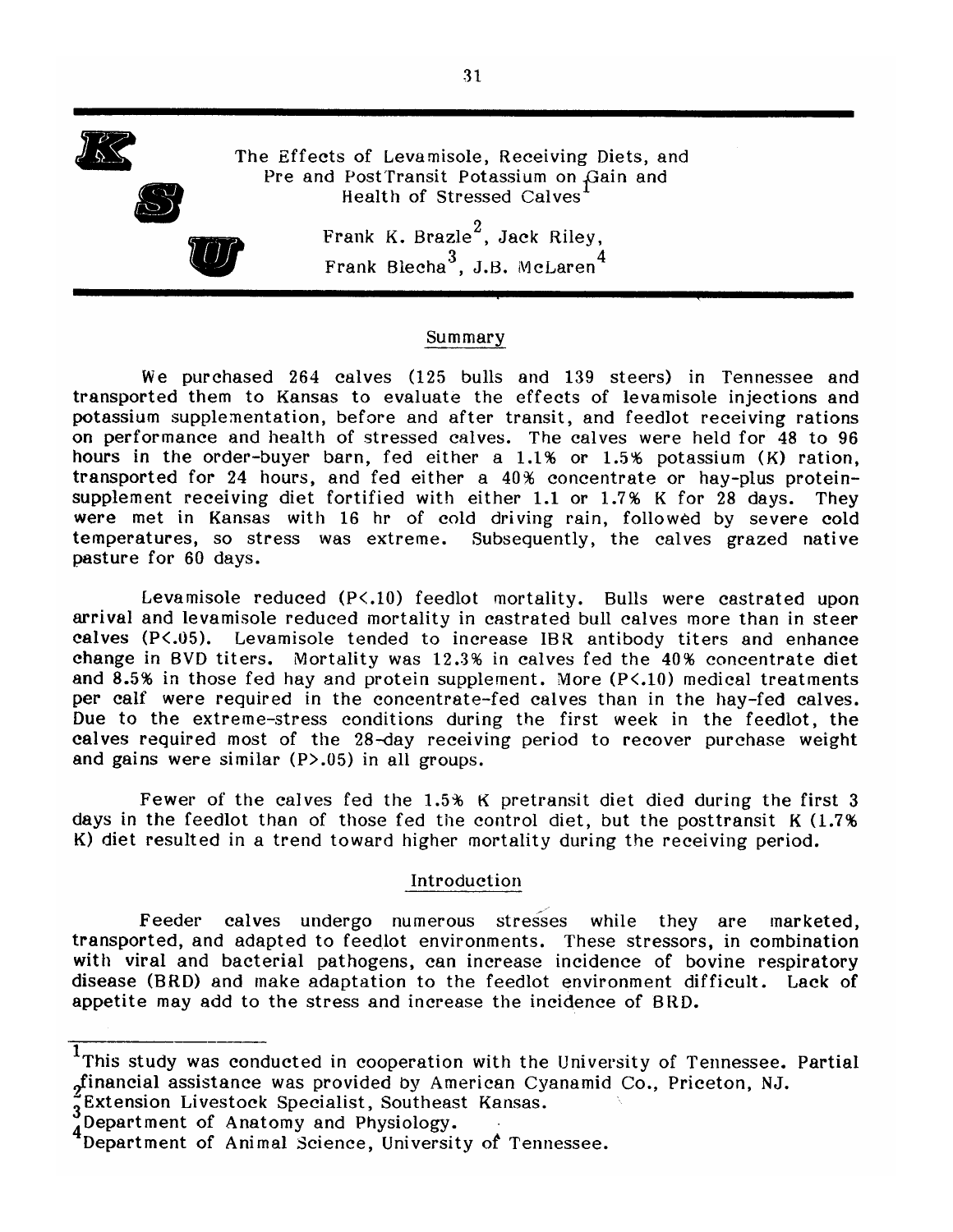#### Experimental Procedures

In March 1983, three loads of calves were purchased at auction markets in Eastern Tennessee and North Carolina. The mixed-breed calves (125 bulls and 139 steers) were randomized to treatment groups within sex status at an order- buyer barn (OBB) in Newport, Tennessee. The calves were processed at the OBB and one third were injected with 10 ml of levamisole phosphate (13.65% active ingredient).

The calves were held at the OBB for 48 to 96 hours, depending on when they were purchased. The calves received 2 pounds of cracked corn per head daily with either 1.1 or 1.5% potassium supplementation, plus ad libitum intake of mixed grass hay. The calves were mainly medium-frame, number one-muscled calves that were black and red in color. Each load was penned separately at the OBB. The three loads of calves traveled together and were in transit for 24 hours. After arrival in Kansas, the calves were processed immediately and another third of the calves were injected with levamisole phosphate. All calves were vaccinated for infectious bovine rhinotracheitis (IBR), bovine virus diarrhea (BVD), parainfluenza,<br>(PI<sub>2</sub>), and blackleg (4-way). The bull calves were castrated with a knife, and the cords were stapled with steel staples. The calves consumed the receiving diets for 28 days, consisting of either a 40% concentrate diet or a grass hay ration plus 2 lb of 32% crude protein supplement. Each ration contained 1.1 or 1.7% potassium. This was followed by a holding period of 17 days, during which the calves were fed silage, then 60 days on native grass pasture (May 15 to July 14).

Calves were examined daily for visual signs of morbidity and treated when they were subjectively determined to be sick. Rectal temperatures of all calves were taken at the OBB, on arrival at the feedlot, and on days 7 and 14. If an animal's temperature exceeded 104° F, it was treated. The calves were mass medicated on days 3 and 4 when a high percentage were visually sick after 16 hours of exposure to cold driving rain, followed by severe low temperatures. This exposure resulted in an inordinate percentage of morbidity and a subsequent high A wide range of antibiotics, prescribed by a practicing veterinarian, death loss. was used.

### Results and Discussion

Injection with levamisole either at the OBB or upon arrival at the feedlot decreased (P<.10) mortality (Table 12.1). Mortality was 14.8% in control calves, 9.6% in calves injected with levamisole at the OBB, and 6.8% in calves injected with levamisole upon arrival at the feedlot. There was a trend for levamisole to reduce mortality most in calves shipped as bulls and castrated upon arrival. Death loss was 19.0% for the control calves, 12.2% for those injected with levamisole at OBB, and 4.8% for those injected on arrival. Levamisole has been shown to increase antibody titers when administered with a vaccine. Our calves were vaccinated against BVD and IBR, and levamisole treatment tended to enhance the change in BVD antibody titers and increase IBR antibody titers at feedlot day 28.

The receiving diets (hay vs. concentrate) did not influence gain during the 28-day receiving period, but the high stress level may have nullified any ration effect. In fact, the castrated bull calves still had not recovered purchase weight after 28 days in the feedlot. These super-stressed calves required most of the 28 days to recover purchase weight. Of the concentrate-fed calves, 12.3% died vs